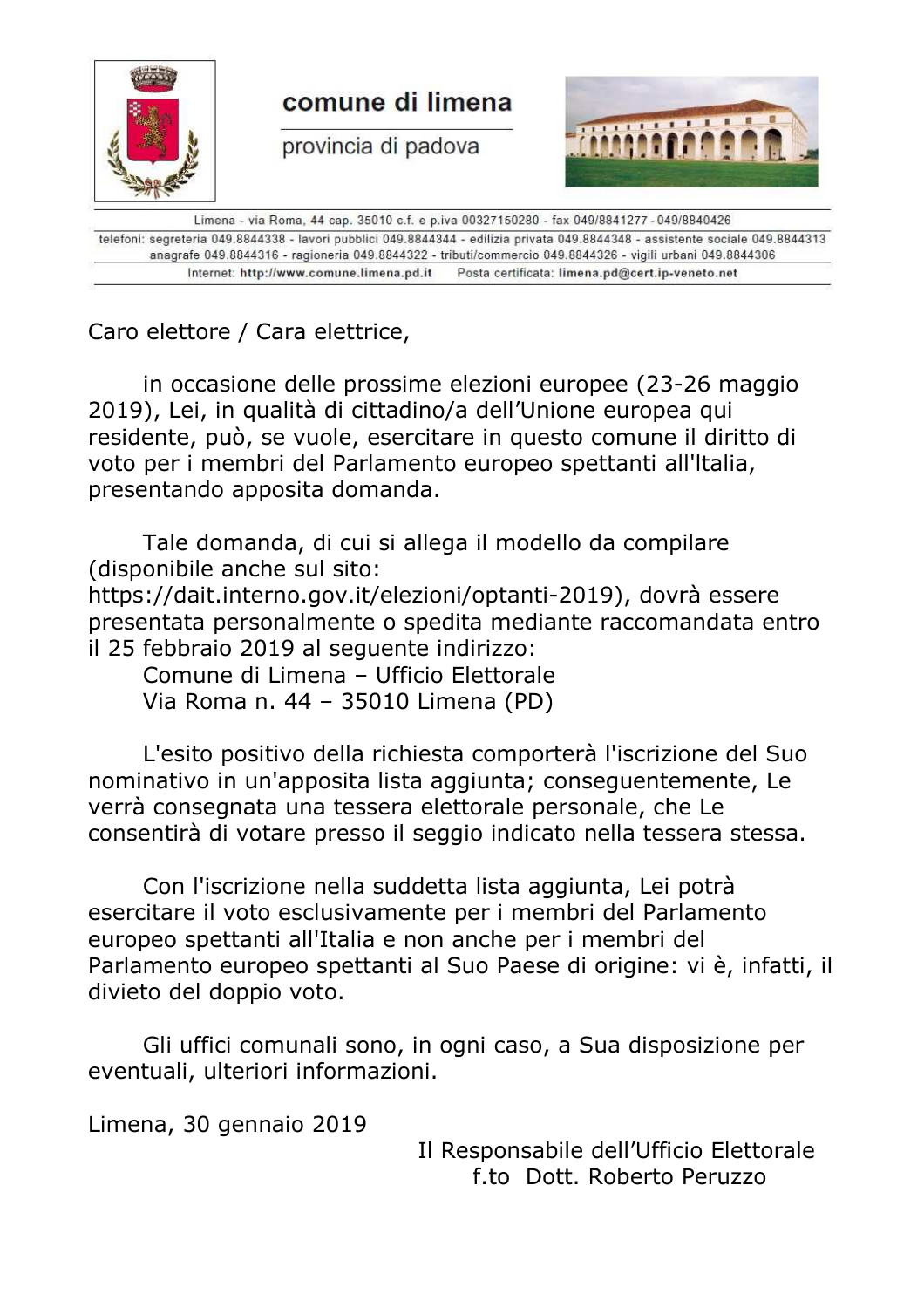

telefoni: segreteria 049.8844338 - lavori pubblici 049.8844344 - edilizia privata 049.8844348 - assistente sociale 049.8844313 anagrafe 049.8844316 - ragioneria 049.8844322 - tributi/commercio 049.8844326 - vigili urbani 049.8844306 Internet: http://www.comune.limena.pd.it Posta certificata: limena.pd@cert.ip-veneto.net

Dear voter,

on the occasion of the next European election (23th - 26th May 2019), you, as a European Union citizen and a resident here, may, if you decide, express your vote in this municipality for members of the European Parliament belonging to the ltalian allocation of seats, by submitting the enclosed application.

This application (also available on the internet at: https://dait.interno.gov.it/elezioni/optanti-2019) must be submitted in person or sent by registered·mail before 25th February, 2019 to the following address:

Comune di Limena – Ufficio Elettorale Via Roma n. 44 – 35010 Limena (PD)

The successful applicant will be included in the additional electoral roll and will receive a personal electoral card, which will allow the person to vote at the polling station stated on the card.

lf included in the additional electoral roll, you may express your vote for members of the European Parliament belonging to the ltalian allocation of seats only and not for members of the European Parliament belonging to your Member State of origin's share of seats: in fact, it is forbidden to vote twice.

For further information, please contact the municipal offices

Limena, 30 gennaio 2019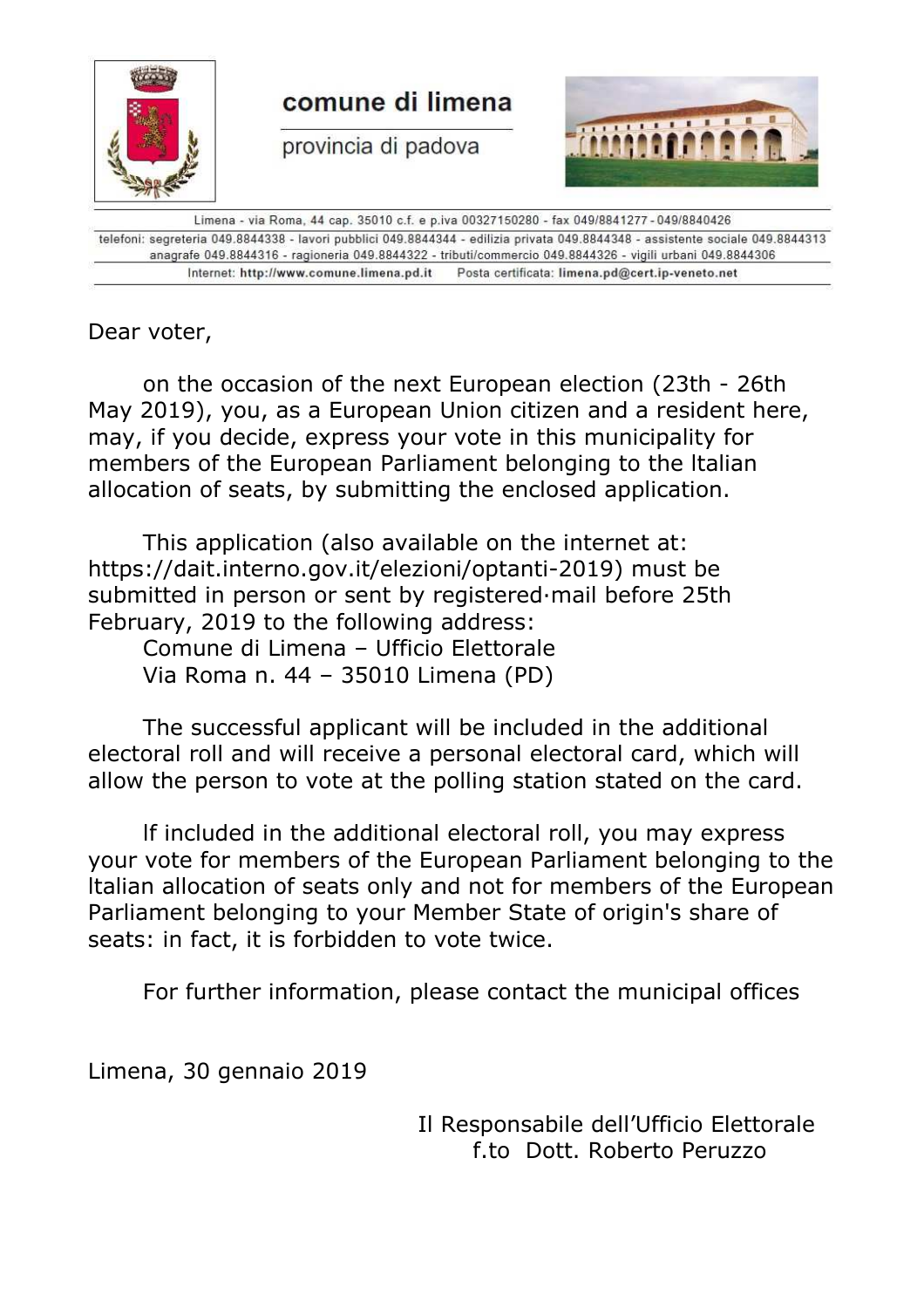

Limena - via Roma, 44 cap. 35010 c.f. e p.iva 00327150280 - fax 049/8841277 - 049/8840426 telefoni: segreteria 049.8844338 - lavori pubblici 049.8844344 - edilizia privata 049.8844348 - assistente sociale 049.8844313 anagrafe 049.8844316 - ragioneria 049.8844322 - tributi/commercio 049.8844326 - vigili urbani 049.8844306 Internet: http://www.comune.limena.pd.it Posta certificata: limena.pd@cert.ip-veneto.net

Cher Electeur, chère Electrice,

à l'occasion des prochaines élections européennes (du 23 au 26 Mai 2019), en tant que ressortissant européen y résidant, vous pouvez choisir d'élire les membres du Parlement européen attribués à l'Italie en exerçant votre droit de vote dans cette municipalité.

Pour être inscrit(e) sur les listes électorales de cette mairie vous devez présenter une demande - dont vous trouverez en annexe le formulaire à remplir (également disponible sur le site https://dait.interno.gov.it/elezioni/optanti-2019) qui doit être déposée personnellement ou envoyée par lettre recommandée au plus tard le 25 Février 2019 à l'adresse suivante:

Comune di Limena – Ufficio Elettorale Via Roma n. 44 – 35010 Limena (PD)

Au cas où votre demande sera acceptée, vous serez inscrit(e) sur une liste électorale complémentaire et recevrez une carte d'électeur qui vous indiquera le bureau de vote où vous pourrez voter.

L'inscription sur la liste complémentaire vous permettra de n'exercer votre droit de vote que pour les membres du Parlement européen attribués à l'Italie et non pas pour ceux qui sont attribués à votre pays d'origine, le double vote étant interdit.

Les bureaux municipaux sont à votre disposition pour toutes informations supplémentaires.

Limena, 30 gennaio 2019